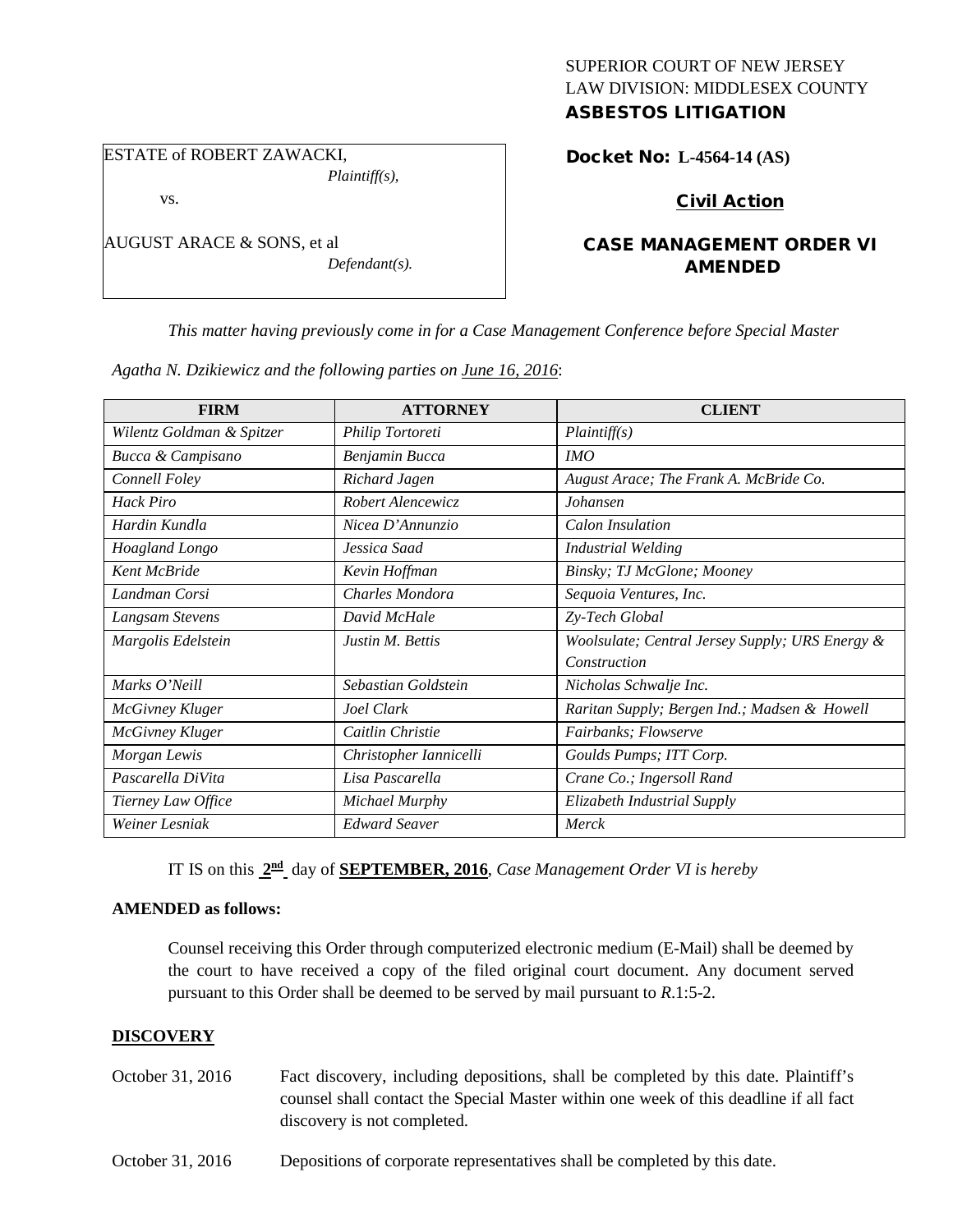#### **EARLY SETTLEMENT**

November 4, 2016 Settlement demands shall be served on all counsel and the Special Master by this date.

#### **SUMMARY JUDGMENT MOTION PRACTICE**

| November 4, $2016$ | Plaintiff's counsel shall advise, in writing, of intent not to oppose motions by this date. |
|--------------------|---------------------------------------------------------------------------------------------|
| November 18, 2016  | Summary judgment motions shall be filed no later than this date.                            |
| December 16 2016   | Last return date for summary judgment motions.                                              |

#### **MEDICAL DEFENSE**

January 27, 2017 Defendants shall identify its medical experts and serve medical expert reports, if any, by this date. **In addition, defendants shall notify plaintiff's counsel (as well as all counsel of record) of a joinder in an expert medical defense by this date.**

#### **LIABILITY EXPERT REPORTS**

- January 27, 2017 Plaintiff shall identify its liability experts and serve liability expert reports or a certified expert statement by this date or waive any opportunity to rely on liability expert testimony.
- March 10, 2017 Defendants shall identify its liability experts and serve liability expert reports, if any, by this date or waive any opportunity to rely on liability expert testimony.

#### **ECONOMIST EXPERT REPORTS**

- January 27, 2017 Plaintiff shall identify its expert economists and serve expert economist report(s), if any, by this date or waive any opportunity to rely on economic expert testimony.
- March 10, 2017 Defendants shall identify its expert economists and serve expert economist report(s), if any, by this date or waive any opportunity to rely on economic expert testimony.

#### **EXPERT DEPOSITIONS**

March 31, 2017 Expert depositions shall be completed by this date. To the extent that plaintiff and defendant generic experts have been deposed before, the parties seeking that deposition in this case must file an application before the Special Master and demonstrate the necessity for that deposition. To the extent possible, documents requested in a deposition notice directed to an expert shall be produced three days in advance of the expert deposition. The expert shall not be required to produce documents that are readily accessible in the public domain.

\_\_\_\_\_\_\_\_\_\_\_\_\_\_\_\_\_\_\_\_\_\_\_\_\_\_\_\_\_\_\_\_\_\_\_\_\_\_\_\_\_\_\_\_\_\_\_\_\_\_\_\_\_\_\_\_\_\_\_\_\_\_\_\_\_\_\_\_\_\_\_\_\_\_\_\_\_\_\_\_\_\_\_\_\_\_\_\_\_\_\_\_\_\_\_\_\_\_\_\_\_\_\_\_\_\_\_\_\_\_

#### **PRE-TRIAL AND TRIAL**

October 12, 2016 The settlement conference previously scheduled on this date is **cancelled**.